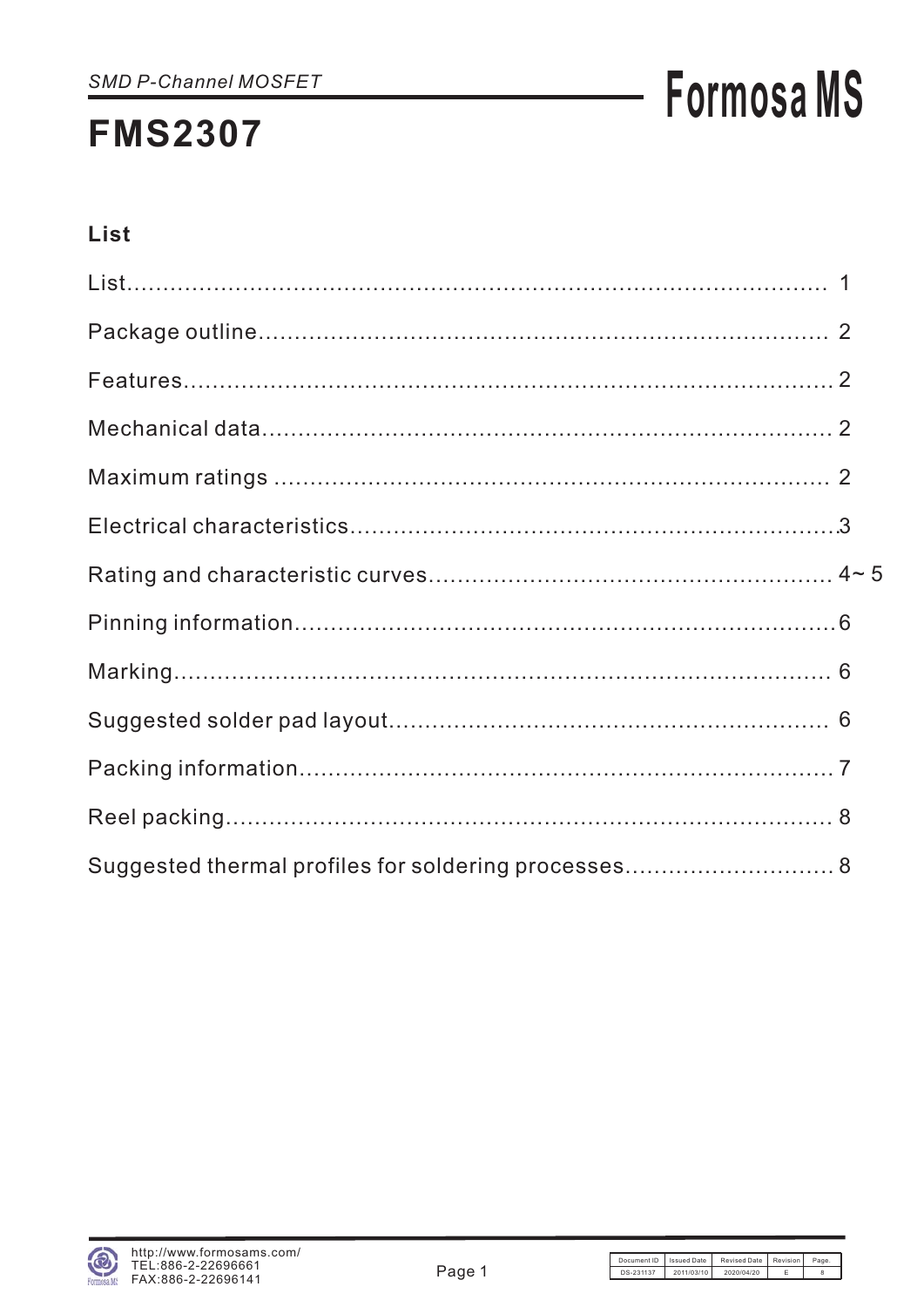# **Formosa MS**

#### **30V P-Channel Enhancement Mode MOSFET**

#### **Features**

- $RDS(ON) \leq 70m\Omega\omega$ VGS = -10V
- RDS(ON)  $\leq$ 95m $\Omega$ @VGS=-4.5V
- Super high density cell design for extremely low RDS(ON)
- Lead-free parts meet RoHS requirements
- Suffix "-H" indicates Halogen-free part, ex.FMS2307-H

### **Applications**

- Power management in note book
- Portable equipment
- Battery powered system
- Load switch
- DSC

### **Mechanical data**

- Epoxy:UL94-V0 rated flame retardant
- Case : Molded plastic, SOT-23
- Terminals : Solder plated, solderable per MIL-STD-750, Method 2026
- Mounting Position : Any
- Weight : Approximated 0.008 gram

#### Maximum ratings (AT T<sub>A</sub>=25°C unless otherwise noted)

| Parameter                                        |                    | Symbol                | Maximum ratings | Unit          |  |
|--------------------------------------------------|--------------------|-----------------------|-----------------|---------------|--|
| Drain-source voltage                             |                    | <b>VDSS</b>           | $-30$           | V             |  |
| Drain current-continuous*                        | $TA = 25^{\circ}C$ | ID                    | $-3.5$          |               |  |
|                                                  | $TA = 70^{\circ}C$ |                       | $-2.8$          | A             |  |
| -pulsed                                          |                    | <b>IDM</b>            | $-14$           |               |  |
| Gate-source voltage                              |                    | <b>V<sub>GS</sub></b> | ±20             | $\vee$        |  |
| Maximum power dissipation $TA = 25^{\circ}C$     |                    |                       | 1.4             | W             |  |
|                                                  | $TA = 70^{\circ}C$ | P <sub>D</sub>        | 0.9             |               |  |
| Typical thermal resistance-junction to ambient * |                    | Reja                  | 90              | $\degree$ C/W |  |
| Operation junction temperature range             |                    | ТJ                    | $-55$ to $+150$ | $^{\circ}C$   |  |
| Storage temperature range                        |                    | <b>T</b> stg          | $-55$ to $+150$ | $^{\circ}C$   |  |

 $*$  The device mounted on  $1$ in $2$  FR4 board with 2 oz copper



SOT-23

**Package outline**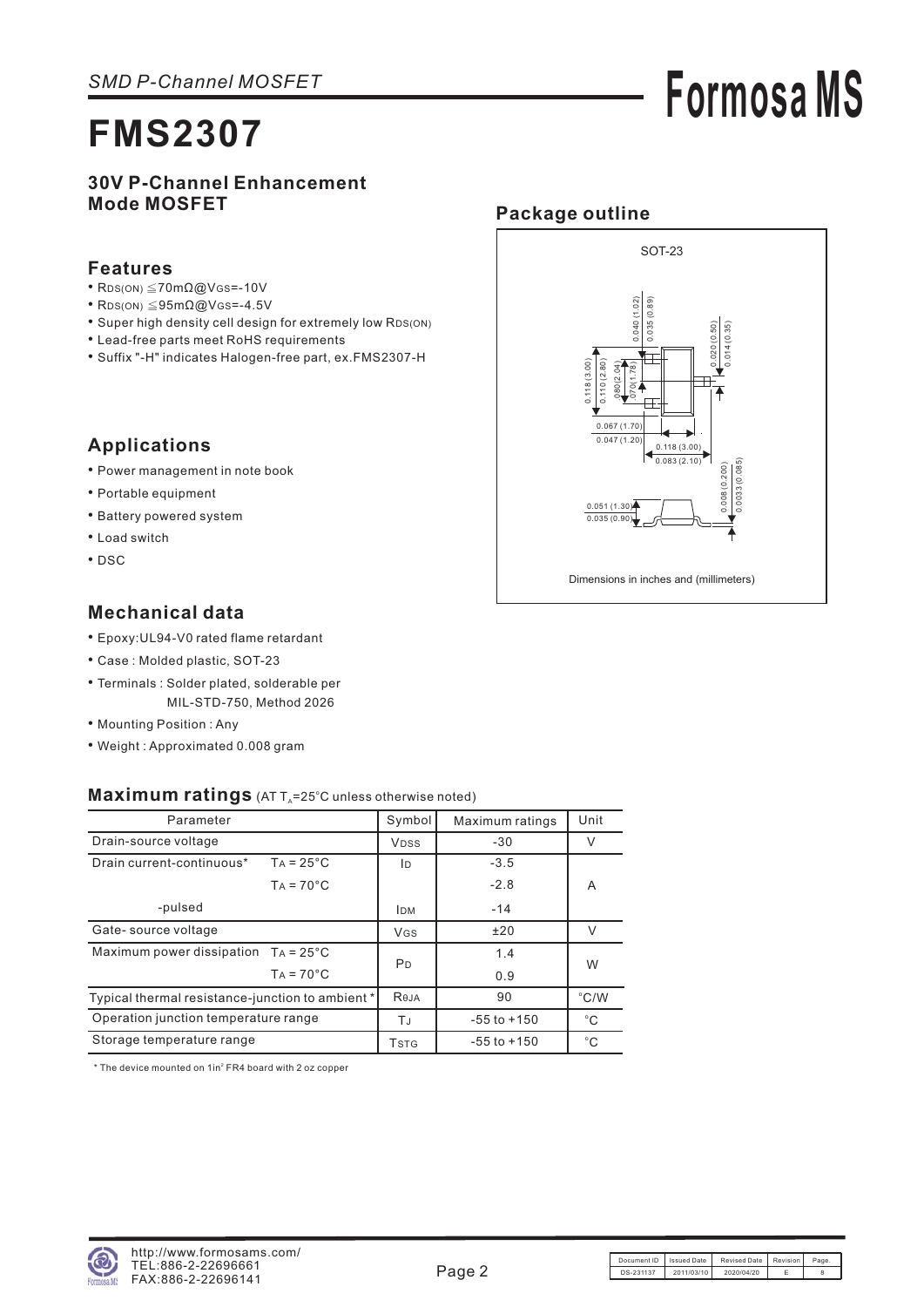# **Formosa MS**

## **FMS2307**

#### Electrical characteristics (At T<sub>A</sub>=25°C unless otherwise noted)

| Parameter                       | Conditions                                             | Symbol                | MIN.   | TYP.     | MAX.     | Unit      |
|---------------------------------|--------------------------------------------------------|-----------------------|--------|----------|----------|-----------|
| <b>STATIC</b>                   |                                                        |                       |        |          |          |           |
| Drain-source breakdown voltage  | $V$ GS = 0V, ID= -250µA                                | <b>BVDSS</b>          | $-30$  |          |          | V         |
| Zero gate voltage drain current | $V_{DS} = -30V$ , $V_{GS} = 0V$                        | <b>IDSS</b>           |        |          | $-1.0$   | μA        |
| Gate-body leakage current       | $V$ GS = $\pm 20V$ , $V$ DS = 0                        | <b>IGSS</b>           |        |          | ±100     | nA        |
| Gate threshold voltage          | $VDS = VGS$ , $ID = -250\mu A$                         | VGS(th)               | $-1.0$ |          | $-3.0$   | $\vee$    |
| Drain-source on-resistance *    | $V$ GS = -10V, Ip = -3.2A<br>$V$ GS = -4.5V, ID= -2.5A | RDS(ON)               |        | 58<br>75 | 70<br>95 | $m\Omega$ |
| Diode forward voltage           | $V(s = 0V.$ $Is = -1.0A$                               | <b>V<sub>SD</sub></b> |        | $-0.8$   | $-1.2$   | V         |
| <b>DYNAMIC</b>                  |                                                        |                       |        |          |          |           |
| Input capacitance               |                                                        | Ciss                  |        | 460      | 540      |           |
| Output capacitance              | $VDS = -15V$ , $VGS = 0V$ ,<br>$f = 1.0 MHz$           | $\mathsf{Coss}$       |        | 74       |          | pF        |
| Reverse transfer capacitance    |                                                        | Crss                  |        | 23       |          |           |
| Total gate charge               | $V_{DS}$ = -15V, VGs = -10V, ID = -1.7A                | Q <sub>g</sub>        |        | 14       | 18       |           |
| Total gate charge               |                                                        | Q <sub>g</sub>        |        | 6.8      |          | nC        |
| Gate-source charge              | $VDS = -15V$ . ID = $-1.7A$                            | Q <sub>gs</sub>       |        | 2.8      |          |           |
| Gate-drain charge               | $V$ <sub>GS</sub> = -4.5V                              | $Q$ <sub>gd</sub>     |        | 2.3      |          |           |
| Gate resistance                 | $VDS = 0V$ , $VGS = 0V$ , $f = 1MHz$                   | R <sub>g</sub>        |        | 3.5      | 4.5      | Ω         |
| Turn-on delay time              |                                                        | $td($ on $)$          |        | 33       | 43       |           |
| Turn-on rise time               | $VDS = -15V$ , $RL = 15\Omega$ , $RGEN = 6\Omega$      | tr                    |        | 17       | 22       |           |
| Turn-off delay time             | $V$ GS = $-10V$                                        | td(off)               |        | 39       | 52       | ns        |
| Turn-off fall time              |                                                        | tf                    |        | 5        | 6.5      |           |

\* Pulse test: pulse width 200 µs, duty cycle 2%, Guaranteed by design, not subject to production testing.

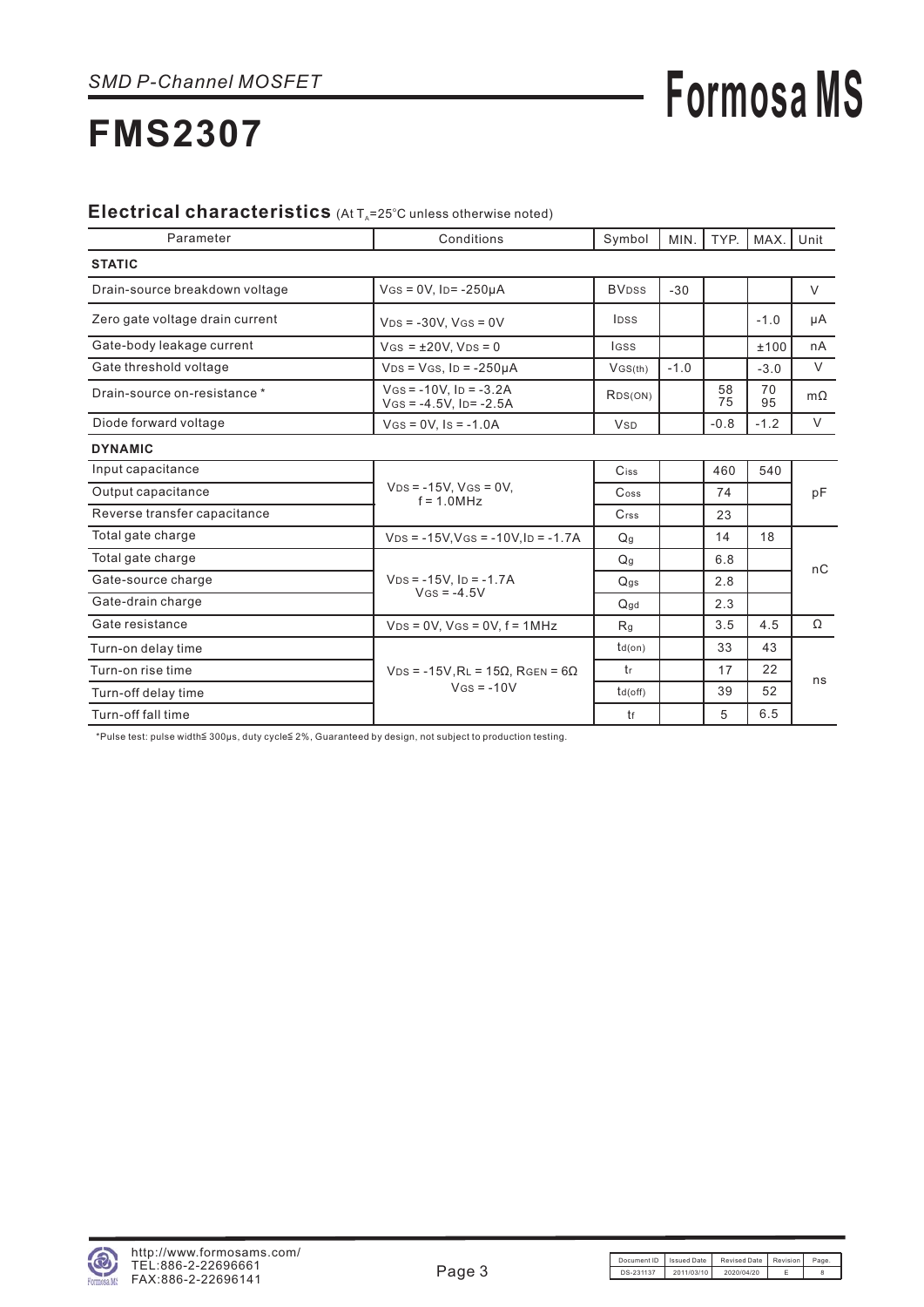

#### **Rating and characteristic curves (FMS2307)**

Document ID | Issued Date | Revised Date | Revision | Page DS-231137 2011/03/10 2020/04/20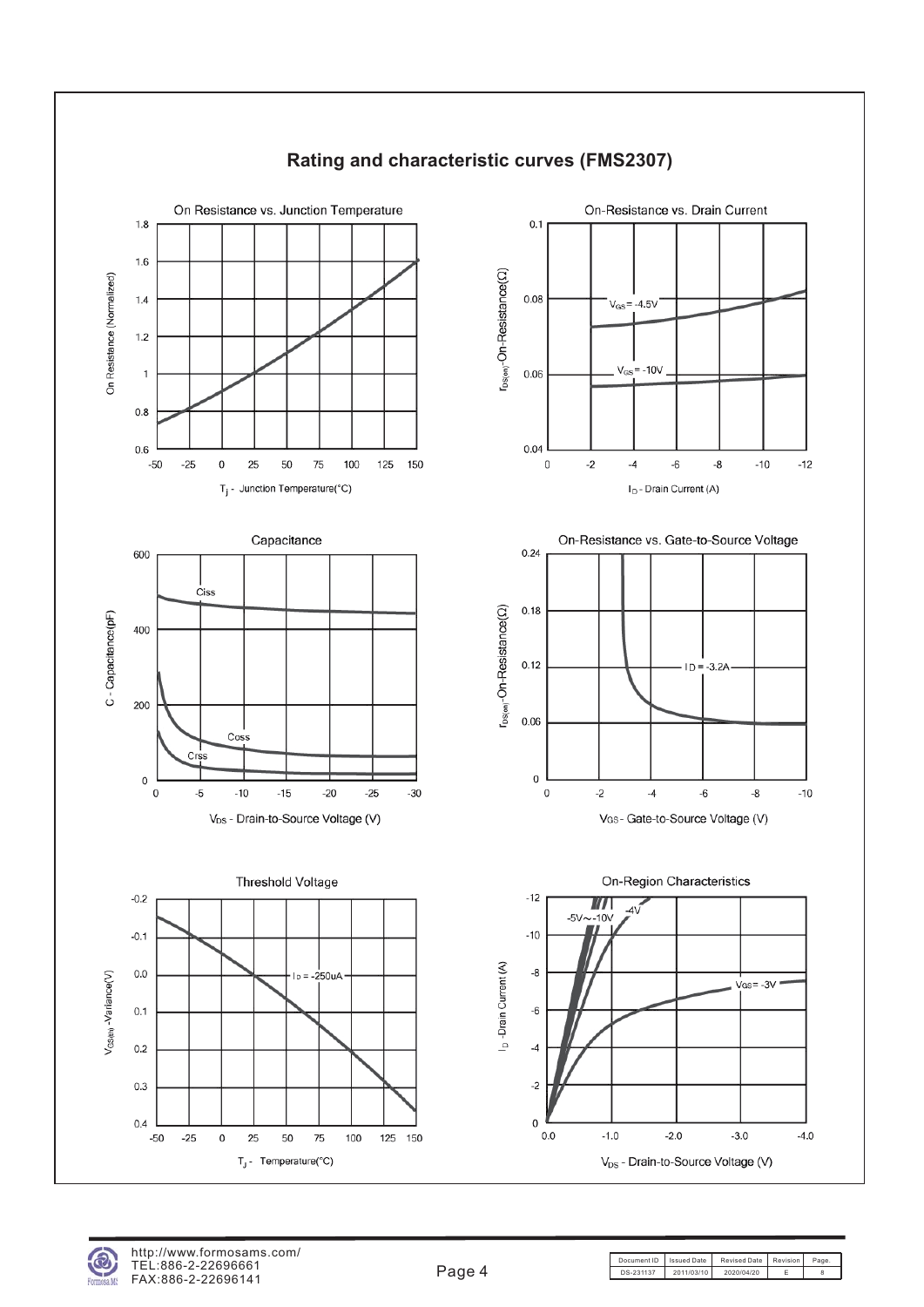

#### **Rating and characteristic curves (FMS2307)**



**Body-diode characteristics** 









 $-0.1$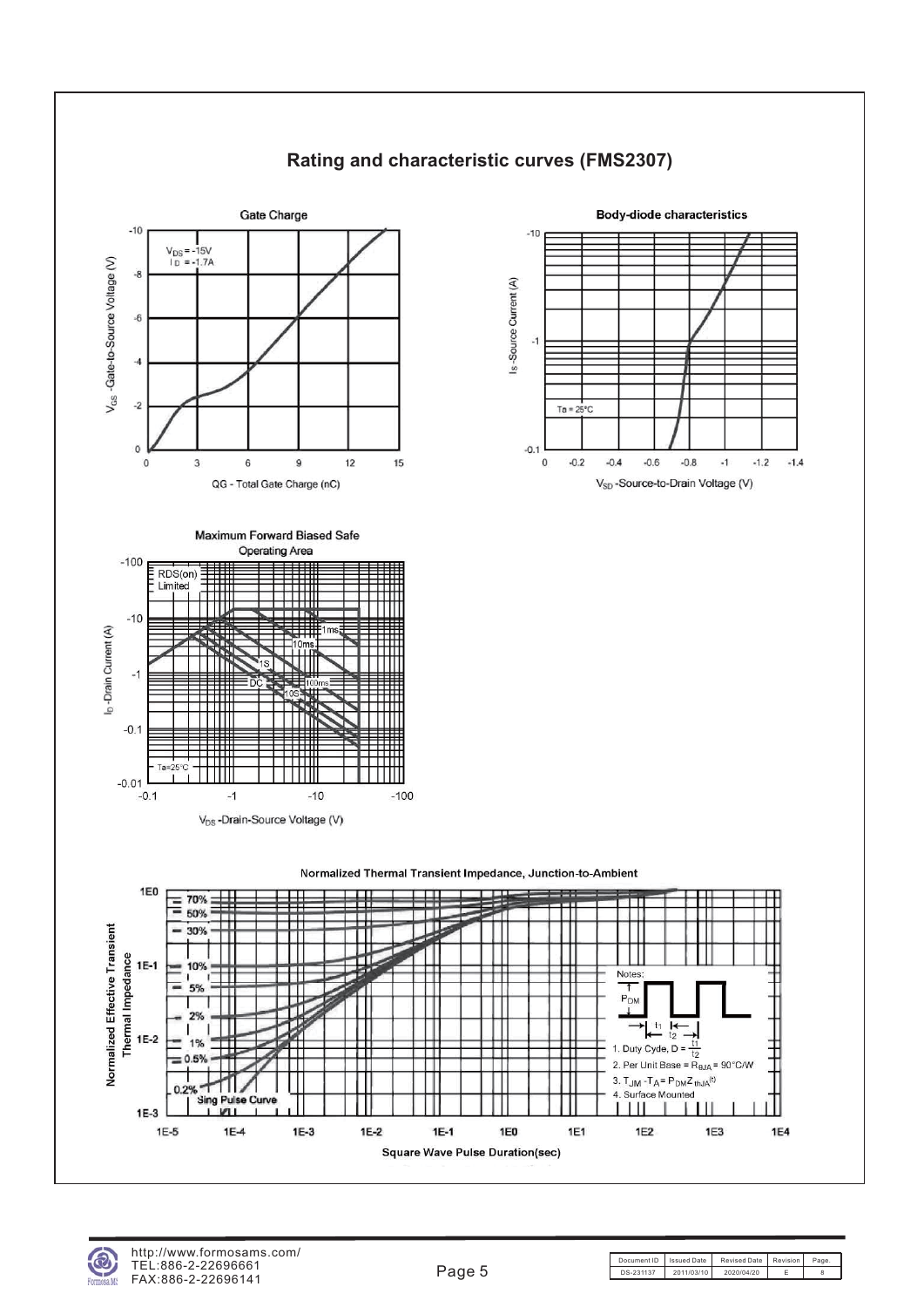#### **Pinning information**



#### **Marking**

| Type number    | Marking code            |  |  |
|----------------|-------------------------|--|--|
| <b>FMS2307</b> | <b>WGXX</b><br>(Note 1) |  |  |
|                | WGGXX (Note 2)          |  |  |

Note 1:

"WG"shown on the  $1<sup>st</sup>~2<sup>nd</sup>$  position on --- Marking code Control code:

A~Z shown on the  $3<sup>rd</sup>$  position on --- Control code  $D/C$ :

A~Z shown on the  $4<sup>th</sup>$  position on ---1week~26week  $A \sim Z$  shown on the 4<sup>th</sup> position on ---27week~52week

Note 2:

"WGG" shown on the  $1<sup>st</sup>$ ~3<sup>rd</sup> position on --- Marking code Control code:

 $A - Z$  shown on the 4<sup>th</sup> position on --- Control code  $D/C$ :

A~Z shown on the  $5<sup>th</sup>$  position on ---1week~26week

A  $\sim$  Z shown on the 5<sup>th</sup> position on --- 27 week $\sim$  52 week

#### **Suggested solder pad layout**

**SOT-23**



Dimensions in inches and (millimeters)

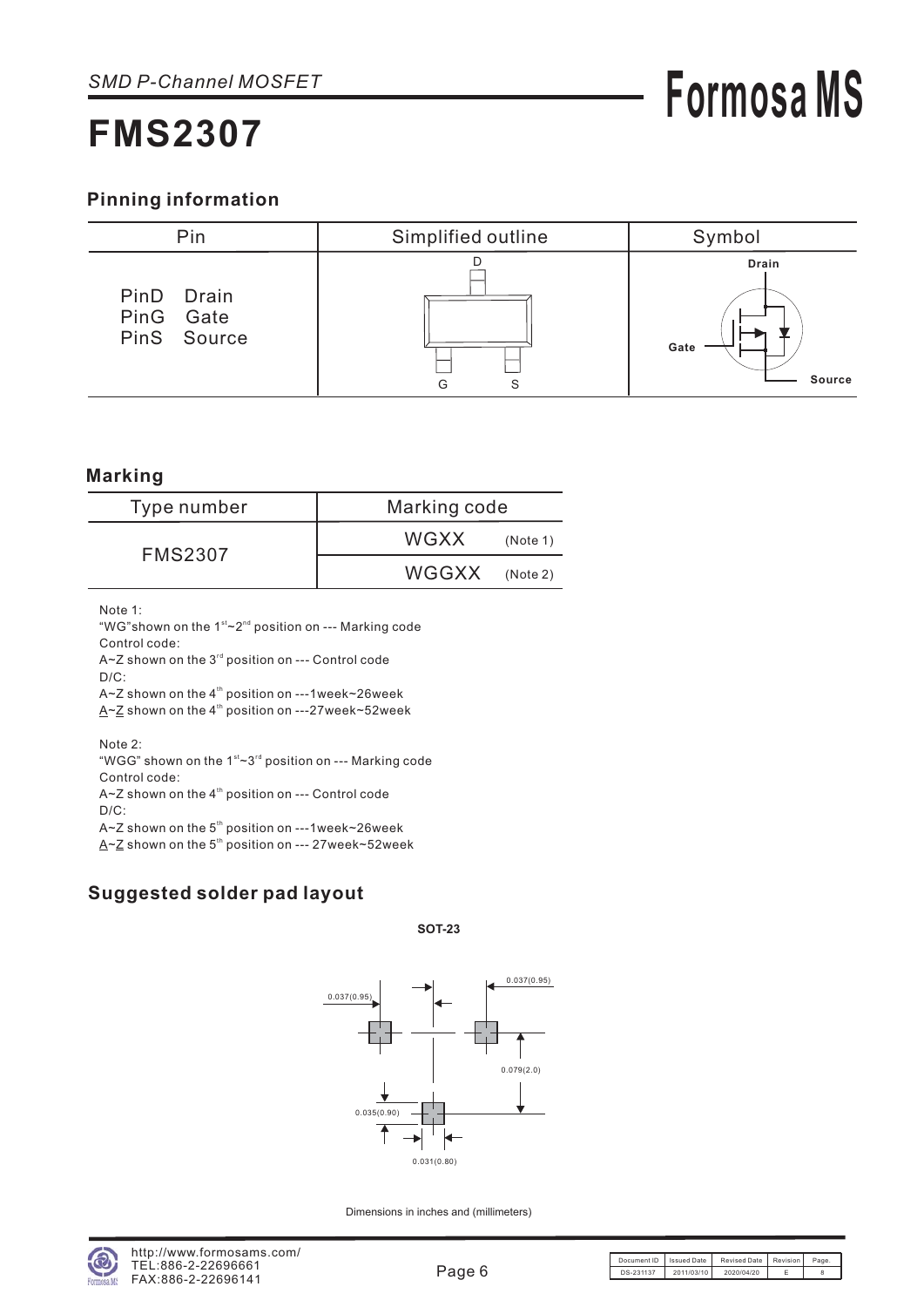## **Packing information**





unit:mm

**Formosa MS**

|                           |                |           | unium                    |
|---------------------------|----------------|-----------|--------------------------|
| Item                      | Symbol         | Tolerance | <b>SOT-23</b>            |
| Carrier width             | A              | 0.1       | 3.25                     |
| Carrier length            | B              | 0.1       | 3.15                     |
| Carrier depth             | C              | 0.1       | 1.55                     |
| Sprocket hole             | d              | 0.1       | 1.50                     |
| 13" Reel outside diameter | D              | 2.0       |                          |
| 13" Reel inner diameter   | D <sub>1</sub> | min       | $\overline{\phantom{0}}$ |
| 7" Reel outside diameter  | D              | 2.0       | 178.00                   |
| 7" Reel inner diameter    | D <sub>1</sub> | min       | 55.00                    |
| Feed hole diameter        | D <sub>2</sub> | 0.5       | 13.00                    |
| Sprocket hole position    | F              | 0.1       | 1.75                     |
| Punch hole position       | F              | 0.1       | 3.50                     |
| Punch hole pitch          | P              | 0.1       | 4.00                     |
| Sprocket hole pitch       | P <sub>0</sub> | 0.1       | 4.00                     |
| <b>Embossment center</b>  | P <sub>1</sub> | 0.1       | 2.00                     |
| Overall tape thickness    | T              | 0.05      | 0.25                     |
| Tape width                | W              | 0.3       | 8.00                     |
| Reel width                | W <sub>1</sub> | 1.0       | 12.0                     |

Note:Devices are packed in accor dance with EIA standar RS-481-A and specifications listed above.